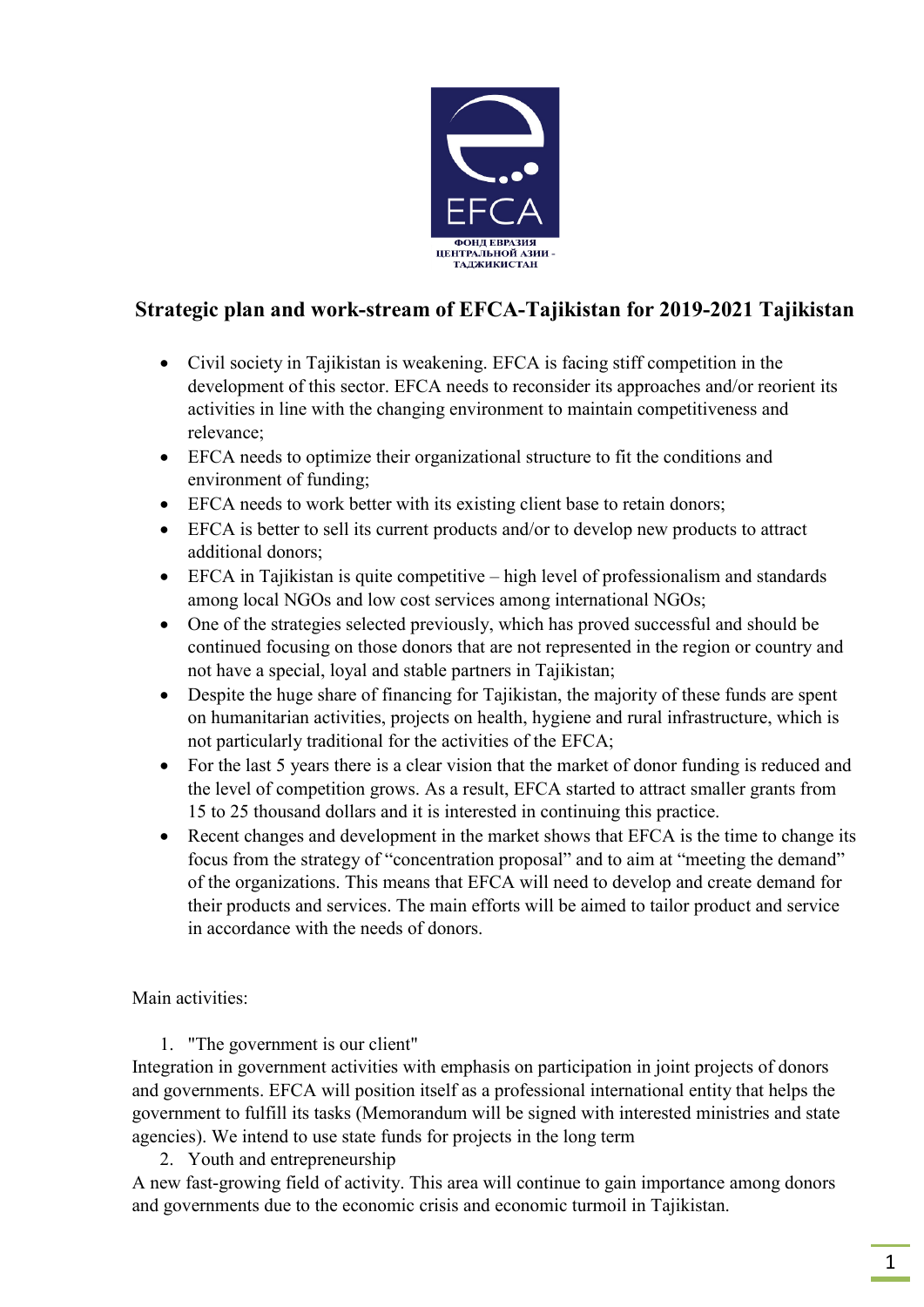## 3. Corruption

Tajikistan is in 152 place in the new index of Transparency International, in 2017 the country was three steps below. High level of corruption is not conducive to economic development, but rather contributes to the reduction of investment attractiveness and inhibits the development of all spheres of activity in Tajikistan. EFCA was a member of the public group to prepare recommendations for the alternative report within the framework of Istanbul plan of action. Also there was implemented a project on combating corruption with the support of the Embassy of Canada. In this sphere there is a potential for development, and recently the attention of donors is switched on this problem. Many local NGOs, including major players like OSCE, World Bank, UNDP and implementing their joint projects. EFCA intends to consider the fight against corruption one of the priorities in its strategy.

4. Women and domestic violence

After the adoption of the law on Prevention of domestic violence in 2013, many foreign and local agencies focused on this issue, especially in the aspect of women and children. Based on observations and monitoring funding opportunities for ideas and initiatives, an increasing number of fins. Donor funding is directed at eradicating any kind of violence in the family. This issue occupied a lot of local and international organizations in Tajikistan, but the main ones are still UN Women, the Swiss Agency for international cooperation, UNDP, the Global Fund for women, Delegation of European Union in Tajikistan and etc. EFCA - Tajikistan will direct its activity vector to systemic changes to revitalize government agencies, other stakeholders to reduce violence, conduct research in this direction, present results with recommendations to the Government of Tajikistan, and improve legislation in the field of prevention of domestic violence. The EFCA in previous projects has accumulated extensive experience in the implementation of initiatives in support of the movement against domestic violence. Given this component, EFCA and then intends to move in this direction and will try to attract attention and donor funds for these purposes.

5. Access to justice and legal aid to the population

Over the past 3 years EFCA-Tajikistan was able to realize 4 small and large projects related to access to justice and providing legal assistance to the population of Republic of Tajikistan. The above projects have enabled the organization to join the number of those few organizations that work in these areas for years. Within the implementation of these projects, EFCA managed to create some important and effective tools, to enhance legal literacy and to provide affordable consultations for the population.

6. Food security and health

Food security is a strategically important task of the state. This is part of the many efforts aimed at the development of agriculture, expansion of cross-border trade and creating a favorable climate for the development of production capacity.

Much attention is paid to reducing the threat of drug addiction, HIV/AIDS and tuberculosis. The bulk of allocated financial funds from donors are channeled into these areas. EFCA plans to sharpen its focus in these areas and to make every effort to implement large-scale information campaigns to attract donors.

## 7. Raising awareness of the population about natural disasters

Given the recent unstable seismic activity in the region, as well as natural disasters such as floods and debris flows in rural areas, it is advisable to pay attention to the problem of awareness of the inhabitants of the districts of Tajikistan about the behavior in such situations and measures to prevent a large number of victims and damage. Few organizations specialize in this problem and the share of attracted funds is negligibly small. Given the potential of the EFCA for filing large projects and programs need to focus in this area.